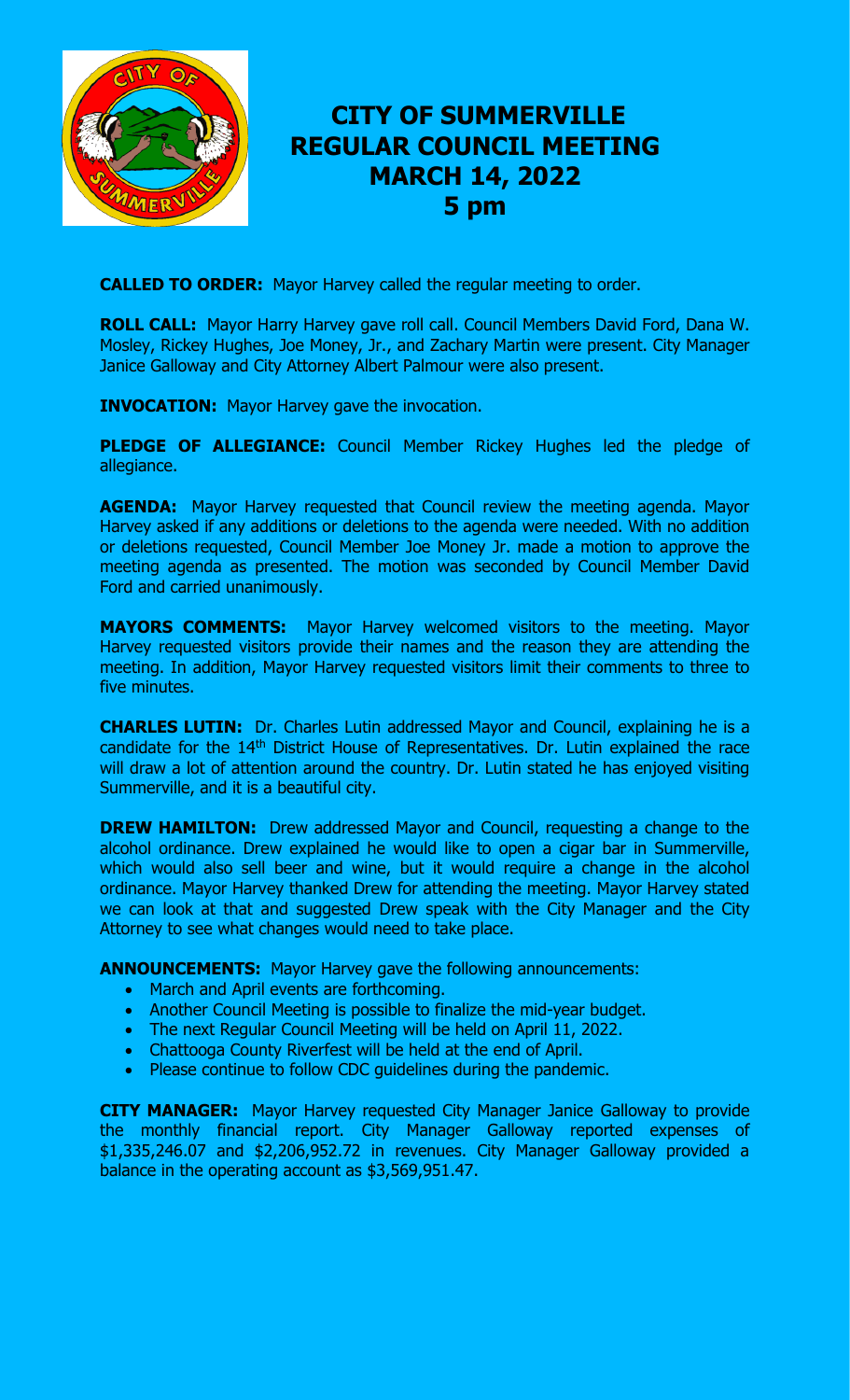#### **PAGE 2 CITY OF SUMMERVILLE REGULAR COUNCIL MEETING MARCH 14, 2022**

#### **OLD BUSINESS**

**DISCUSS ALCOHOL ORDINANCE:** Mayor Harvey stated the first item of old business is to discuss the alcohol ordinance. Mayor Harvey explained changes are needed to the current alcohol ordinance to allow package sales of distilled spirits. Mayor Harvey asked for input from the Council. Council Member Rickey Hughes stated he would like to discuss the possibility of establishing an entertainment zone downtown which would require a change in the alcohol ordinance. Mayor Harvey asked if there was anything, in particular, to discuss about the entertainment zone. Council Member Hughes explained the ordinance would need to be amended to allow open container in a defined area downtown. Mayor Harvey suggested the agenda item should have been worded a little differently to reflect the discussion was for package sales of distilled spirits. Mayor Harvey explained discussion is needed from the Council concerning amending the alcohol ordinance to allow package sales of distilled spirits. City Attorney Albert Palmour stated he needed direction from Mayor and Council on the recommended lottery system, zoning, size requirements, building requirements, and inventory requirements. Mayor Harvey stated those items are included in the proposed ordinance, but some wording needs to be changed, and we need to make sure we have those cleared up and be sure they are stated the way we want. City Attorney Palmour asked for feedback from Council on any particular concerns and how he could address them. Council Member Dana W. Mosley stated, "I am not personally for a lottery. We may only have two, but I am not for a lottery if three applies." Council Member Mosley explained she would like to see the building size requirement reduced and the inventory limit lowered. Council Member Mosley commented if the ordinance does not have a brick and mortar requirement, I would like to see that included. City Attorney Palmour stated, "No, there was no specific brick and mortar, but I suggest you put that in there." Council Member Joe Money, Jr. expressed concerns about the proposed lottery system, indicating a long-standing business may get left out, and someone new may be chosen. Council Member Mosley agreed with Council Member Money. Mayor Harvey noted that some other items need to be changed. Mayor Harvey encouraged Council to read the model ordinance. City Attorney Palmour asked if Council would like him to make an alternative to the lottery system? Mayor Harvey stated, "Yes. I like the lottery system. I think the lottery system will be the best, but Council needs to look at it." Mayor Harvey explained there are pros and cons to each. Whichever we choose, we will have to set up how we will do it, and it should be done fairly and equitably. City Attorney Palmour discussed the options for building requirements, architectural requirements, lighting, access, and video requirements that can be included in the ordinance. Mayor Harvey offered the opportunity to visitors to ask questions concerning the ordinance. No concerns were addressed.

**UTILITY AID REQUEST:** Mayor Harvey announced the next item of business is to discuss a utility aid request from GDOT for the relocation of water & gas lines on Hwy 48 due to bridge widening. Mayor Harvey explained that the city would be responsible for \$342,727, which is 70% of the cost, and GDOT will pay the remaining 30% of \$146,883. Mayor Harvey noted that once the water & gas lines are moved, they will still be on the GDOT right-of-way. Mayor Harvey asked for a discussion. Council Member Joe Money, Jr. asked how the city would pay for relocating the lines. City Manager Janice Galloway stated, "We are putting money aside each month to take care of some projects." Council Member Money asked Terry how much it would cost if city employees moved the waterline and hired someone to move the gas lines. Terry stated, "I think if we hire our own contractors and do it in-house, it will be less than \$200,000."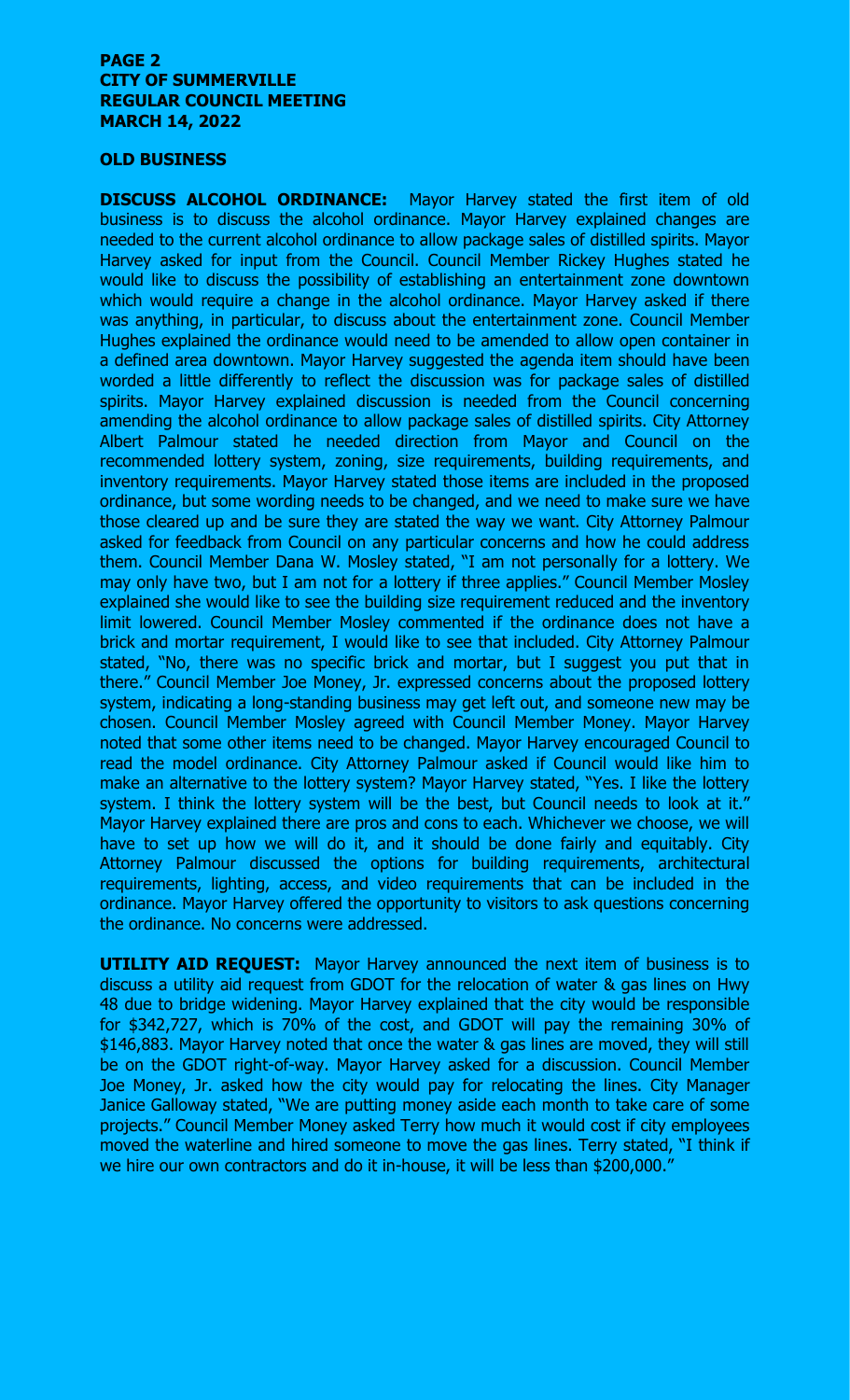#### **PAGE 3 CITY OF SUMMERVILLE REGULAR COUNCIL MEETING MARCH 14, 2022**

**UTILITY AID REQUEST CONT:** Council Member Rickey Hughes asked if we would have the option to do it ourselves? Terry stated, "We would have the option to move it ourselves, correct." City Manager Galloway asked if these costs would be GDOT moving the lines. Terry explained that GDOT would bid the project, and the contractor awarded would sub-contract the utility relocation project. The awarded contractor would have to be approved by the city's Operator Qualification Plan. If we hired our own contractor, it would come in less than \$200,000. Mayor Harvey stated I don't know if they will give us \$146,000. Mayor Harvey recommended approving the item and having City Manager Galloway and Terry Tinney continue to work on this. Council Member asked if this figure was just for moving the gas and water lines. Mayor Harvey stated, "Yes." Mayor Harvey asked Terry if the water and gas lines have to be moved. Terry stated, "Yes, we have to move it approximately 40 ft to the south." Council Member Rickey Hughes asked if we don't approve this, what happens? City Manager Janice Galloway stated, "We will not get any aid from GDOT." Terry stated if we don't approve it, we will have to move it ourselves. City Manager Galloway commented it is a 4-inch high-pressure gas line. Terry explained the relocation of the gas line will have to be contracted out either way. It is already out for bid. Terry stated that it will have to be moved either way we go. Council Member Joe Money, Jr. made a motion to approve the utility aid request to relocate the water and gas lines on Hwy 48. Council Member David Ford seconded the motion. The motion passed 3 to 2, with Council Member Dana W. Mosley and Council Member Rickey Hughes voting in opposition.

### **NEW BUSINESS**

**MINUTES:** Mayor Harvey stated the next item of business is to approve the minutes from the previous council meeting. Council Member Dana W. Mosely made a motion to approve the meeting minutes. The motion was seconded by Mayor Pro Tem Zachary Martin and carried unanimously.

**PRESENTATION FROM THE DOWNTOWN DEVELOPMENT AUTHORITY (DDA)**: Mayor Harvey requested DDA members to provide their presentation. President Barry Hurley provided handouts to Mayor and Council. Barry discussed having an assessment completed for Summerville. Barry explained the DDA is requesting support from the City of Summerville if they have a Strategic Assessment completed. If the city agrees, the DDA will pay \$8,000 for the phase one strategic assessment, with the City of Summerville agreeing to pay an additional \$20,000 for phase two of the strategic plan. Heather Casey explained Albert Hodge would complete phase one of the strategic assessment, which would include interviews, research points in town to talk with visitors/residents, and then an assessment would be performed on how the DDA should move forward and the concerns that would prohibit the DDA from being successful. Then, if the DDA decides to move forward to the planning phase, Mr. Hodge will develop a strategic plan, which is when the \$20,000 would be needed from the City of Summerville. Heather explained the DDA is asking for the Council to fund the \$20,000 for the strategic plan if the DDA moves forward with the strategic assessment and pays the \$8,000. Council Member Dana W. Mosley asked if the county would be interested in the Strategic Plan and if they would be interested in paying half. Heater stated, "I don't know about half because there would be so much focus on the downtown area, but I know there has already been an agreement in the \$5,000 for the that additional joint community." Council Member David Ford asked about the other communities in the county. Heather stated, "That could definitely be considered." Barry commented we could talk to those communities, but our sole focus is the downtown area in the City of Summerville.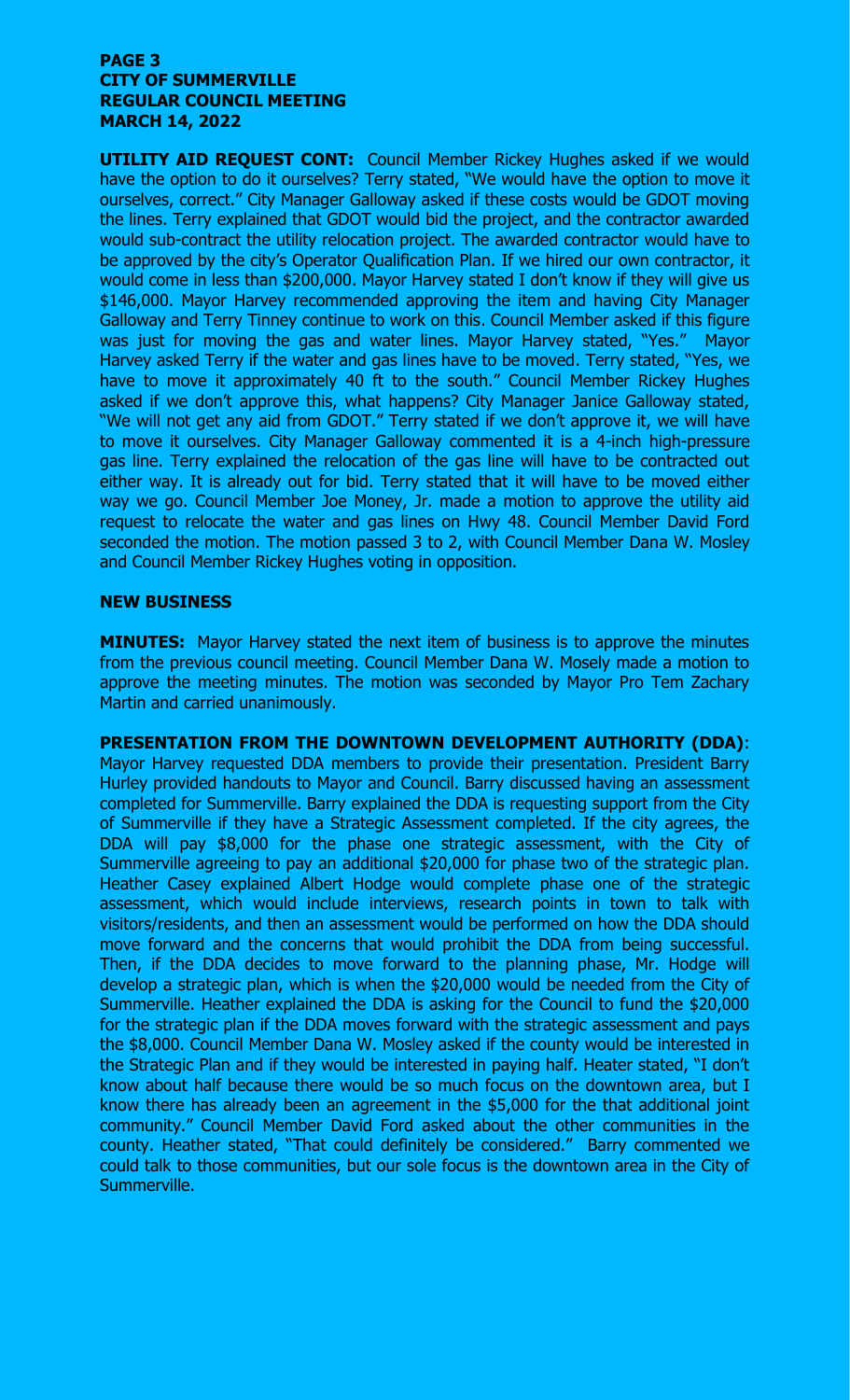#### **PAGE 4 CITY OF SUMMERVILLE REGULAR COUNCIL MEETING MARCH 14, 2022**

**PRESENTATION FROM THE DOWNTOWN DEVELOPMENT AUTHORITY (DDA) CONT**: City Attorney Albert Palmour asked how much money the DDA currently has. Barry stated, " About \$24,000." City Attorney Palmour asked how much did the DDA start with? Barry stated, "\$30,000." City Attorney Palmour asked if it came out of the old DDA. Barry stated, "No, it is funds the city has given to this group." Council Member Joe Money, Jr. asked where would the old funds be. Main Street Director Susan Locklear commented when Main Street had it, we were only allotted \$1,500 a year. City Attorney Palmour explained the DDA has the ability to work with banks and property owners to issue tax-free bonds, which allows people to make loans on their property and develop it at a more favorable interest rate. Mayor Harvey questioned the customary and relevant expenses that may be added that are noted in the proposal. Heather stated, "With him, it would be gas because he lives close enough he would not need a hotel." Mayor Harvey asked if once the Strategic Assessment is completed, the at that time the DDA would review it to see if a Strategic Plan needs to be done. Barry stated, "Exactly." Council Member Ford asked if the \$20,000 is based on the size of the community. Barry stated, "I think it is just his time." DDA Board Member Barry Hurley stated," We just want affirmation the city thinks it would be a positive thing to conduct the assessment." Council Member Rickey Hughes and Council Member Dana W. Mosley stated, "We are good with it." A copy of the proposal is attached and becomes part of the minutes.

**OUTDOOR RUNWAY SHOW:** Mayor Harvey stated the next item of business is to consider approving Rachel Groce to hold an outdoor runway show on E. Washington St, on Friday, May 6, 2022, to benefit the Diane Marie Jones Memorial Scholarship Fund. Mayor Harvey requested Mrs. Groce to provide additional information concerning this item. Rachel explained she is looking for Council approval to have the show again this year. Mayor Pro Tem Zachary Martin asked if this would be held in the same place as last year. Rachel stated, "Yes, sir." Mayor Harvey asked what time the event would take place. Rachel stated, "Eight p.m. in the evening." Council Member Rickey Hughes made a motion to approve the outdoor runway show on E. Washington st. The motion was seconded by Council Member Dana W. Mosley and carried unanimously.

**SIGN REQUEST-JEFFERSON'S:** Mayor Harvey stated the next item of business is to consider approving a request from Todd Kingsolver for a new sign at Jefferson's located at 10096 Commerce St. Mayor Harvey offered the opportunity to Todd to provide additional information. Todd explained he had spoken with Joey Norton concerning the request, and Joey had no issues with the request. Todd explained it would be a one-day project and may require blocking off several parking spaces for the installation. Council Member Rickey Hughes made a motion to approve the sign request for Jefferson's. The motion was seconded by Council Member David Ford and carried unanimously.

**FIRST READING-FY 2021-2022 MID-YEAR BUDGET ORDINANCE:** Mayor Harvey stated the first item of business is the first reading of the FY 2021-2022 Mid-Year Budget Ordinance.

**PUBLIC HEARING - OPEN:** Mayor Harvey opened a public hearing for questions, comments, or concerns regarding the FY 2021-2022 Mid-year Budget Ordinance. No concerns were addressed. Council Member Joe Money, Jr. stated, "It looks good."

**PUBLIC HEARING – CLOSED:** Mayor Harvey closed the public hearing and read the mid-year budget ordinance. Mayor Harvey reported \$20,847,693.38 in proposed revenues and expenditures. Mayor Harvey requested Finance Director Carla Rutledge to advertise the second reading of the mid-year budget ordinance for Monday, March 28, 2022.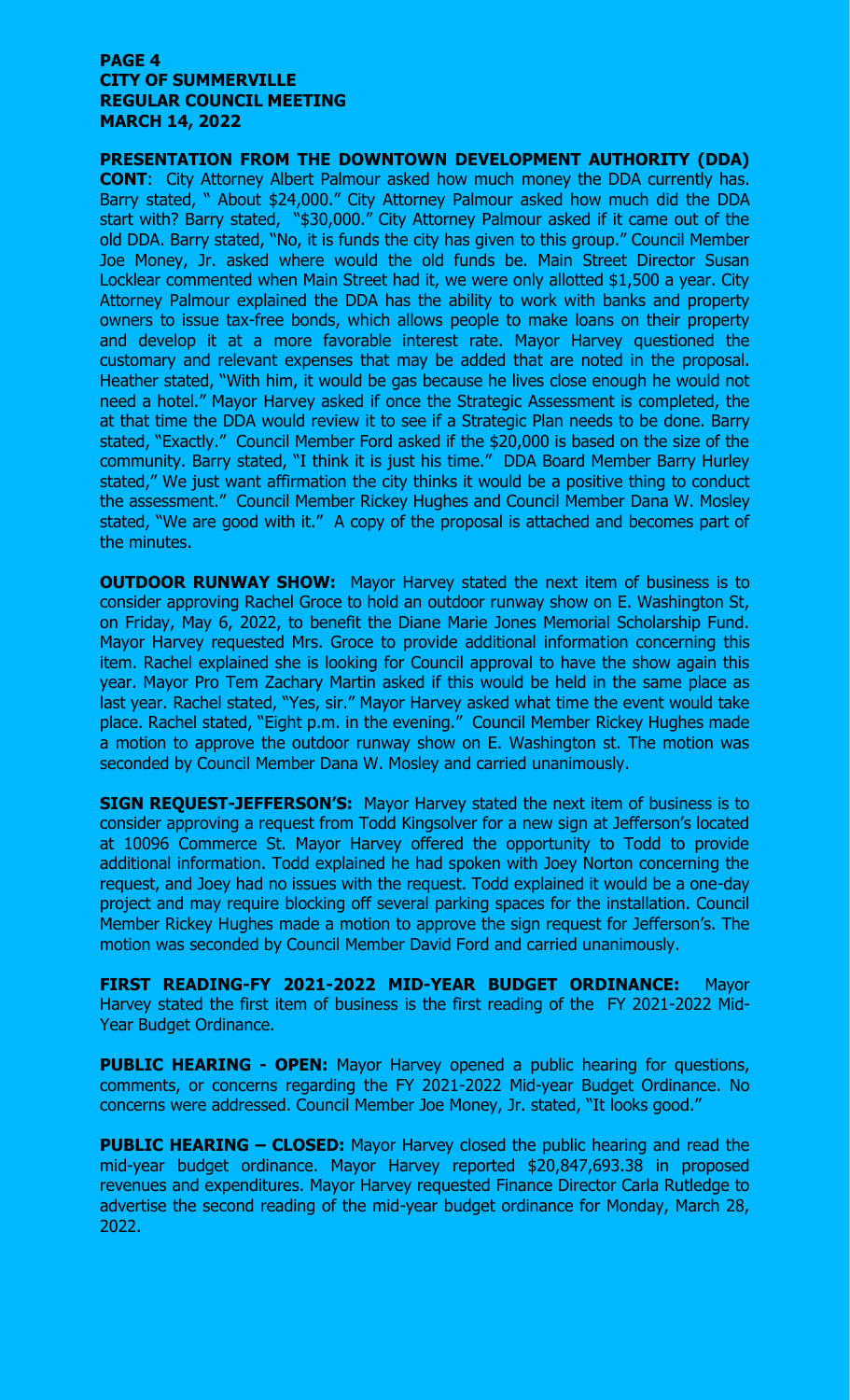#### **PAGE 5 CITY OF SUMMERVILLE REGULAR COUNCIL MEETING MARCH 14, 2022**

**122 CHURCH STREET:** Mayor Harvey announced the next item of business is to consider approving a request to reduce the front setback from 30ft to 15ft and the rear setback from 20ft to 5ft for Mr. Avery at 122 Church St. Mayor Harvey requested Code Enforcement Officer Joey Norton to provide additional information. Joey explained a single mobile home was located on the lot, but the home burned. Mr. Avery wants to replace it with a doublewide on the lot, but that will require a setback reduction. Joey explained it has been advertised in the paper, and it is surrounded by family land. City Attorney Albert Palmour explained it is zoned R-2, which requires approval from the Board of Zoning and Appeals. Therefore, the request would be a variance for zoning and a change in setbacks. Council Member David Ford made a motion to approve the reduction in the setback for 122 Church St. The motion was seconded by Mayor Pro Tem Zachary Martin and carried unanimously.

**MUNICIPAL GAS AUTHORITY OF GEORGIA VOTING DELEGATE:** Mayor Harvey stated the next item of business is to approve Terry Tinney as the 2022 voting delegate on the Municipal Gas Authority of Georgia's Election Committee and Butch Cordle as an alternate. Council Member Joe Money, Jr. made a motion to approve Terry Tinney as the 2022 voting delegate on the Municipal Gas Authority of Georgia's Election Committee and Butch Cordle as an alternate. Council Member Dana W. Mosley seconded the motion, which carried unanimously.

**POWER PLUS ELECTRICAL:** Mayor Harvey stated the next item of business is to approve payment of \$6,200 to Power Plus Electrical for breaker panel change out and pull new wire at the wastewater treatment plant maintenance shop. Council Member Joe Money, Jr. made a motion to approve payment of \$6,200 to Power Plus. The motion was seconded by Mayor Pro Tem Zachary Martin and carried unanimously.

**ENERGY SYSTEMS SOUTHEAST:** Mayor Harvey announced the next item of business is to consider approving the payment of \$25,637.89 to Energy Systems Southeast to repair the wastewater treatment plant generator. Council Member Joe Money, Jr. made a motion to approve payment to Energy Systems Southeast to repair the wastewater treatment plant generator. The motion was seconded by Mayor Pro Tem Zachary Martin and carried unanimously.

**CLOSURE OF TWO RAILWAY CROSSINGS:** Mayor Harvey stated the next item of business is to consider approving the closure of two existing at-grade railway crossings for the Summerville Bypass. The City of Summerville staff recommends closing the S. Penn St and Jones St crossings. Police Chief Harold Tucker explained after discussion with the City Manager and Public Works Director Terry Tinney, we agreed this would be the best. Council Member David Ford made a motion to approve closing the S. Penn St and Jones St railway crossings. Council Member Dana W. Mosley seconded the motion, which carried unanimously.

**APPEALS BOARD FOR CODE ENFORCEMENT APPEALS:** Mayor Harvey stated the next item of business is to approve the Mayor and Council as the Appeals Board for Code Enforcement Appeals. Mayor Harvey stated this is in the Charter, but I want to be sure everyone understands that if there is an appeal, it will come back to the Council. Mayor Harvey explained recommendations come from the Mayor, and Council has to approve the board. Mayor Harvey noted we have been doing appeals before. City Attorney Albert Palmour asked if a quorum of the Council would be required to operate as the appeals board or any three members? Mayor Harvey stated, "Yes." City Attorney Palmour asked if you have any three members can you have the appeals board? Mayor Harvey stated, "Yes." Council Member David Ford made a motion to approve Mayor and Council as the Code Enforcement Appeals Board. The motion was seconded by Council Member Joe Money, Jr. and carried unanimously.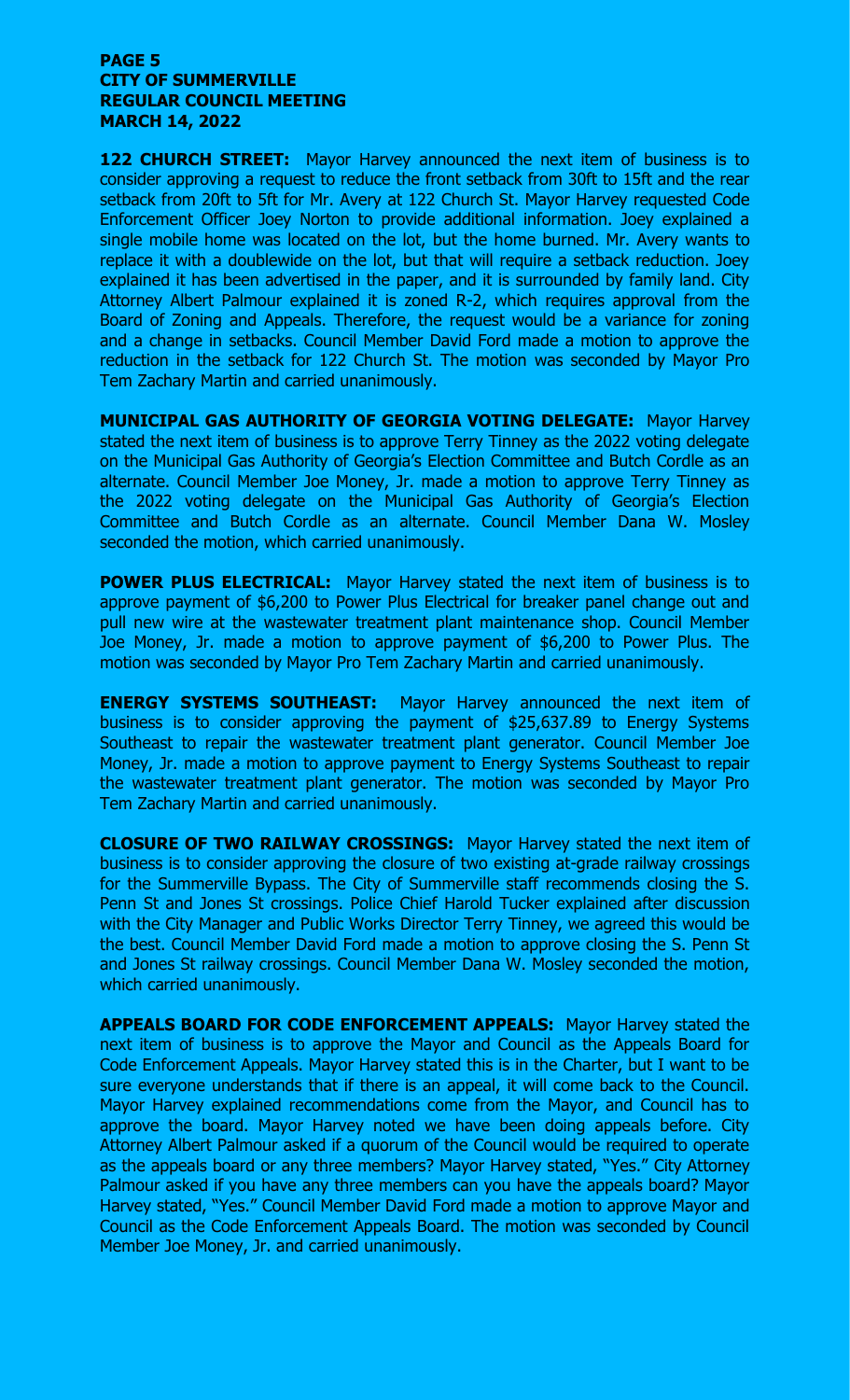#### **PAGE 6 CITY OF SUMMERVILLE REGULAR COUNCIL MEETING MARCH 14, 2022**

**ANNUAL FOURTH OF JULY CELEBRATION:** Mayor Harvey stated the next item of business is to discuss and set a date for the annual Fourth of July Celebration. City Manager Janice Galloway explained Parker Systems could shoot the fireworks on Monday, July 4<sup>th</sup>. Council Member Joe Money, Jr. asked if staff would be able to accommodate? Council Member Dana W. Mosley asked if there was another day Parker would be available? Terry Tinney stated, "He was asked about July 2<sup>nd</sup>, but he couldn't do July 2<sup>nd</sup>." City Manager Galloway explained that the employees were required to work at least four hours in the past. Council Member Rickey Hughes asked can we take volunteers. City Manager Galloway stated, "You would not have volunteers." Mayor Pro Tem Zachary Martin asked if Parker would be available on Friday, July 1<sup>st</sup>. Council Member Joe Money, Jr. made a motion to hold the Annual Fourth of July Celebration on Monday, July 4, 2022. The motion was seconded by Council Member David Ford and carried unanimously. Mayor Harvey commented he would like to keep the firework expense under \$20,000.

**DISCUSS DOWNTOWN ENTERTAINMENT DISTRICT:** Mayor Harvey stated the next item of business is to discuss establishing a downtown entertainment district. Council Member Rickey Hughes explained he proposes a two-block area around E. Washington St. to allow individuals to purchase an alcoholic beverage in an approved container to be carried outside in a contained area. The contained area would include the area around the Open Air and the Depot. Council Member Hughes explained he has ordinances from surrounding areas and the procedures they follow. Council Member Hughes noted if it would be up to the business whether they participate or not. Council Member David Ford commented it would help the businesses. Council Member Dana W. Mosley asked Police Chief Harold Tucker how will that affect you? Chief Tucker stated, "It does pose issues." Chief Tucker explained he had talked with Council Member Hughes, and he was unclear if it would be only for certain events or all the time. Mayor Harvey asked if it would be in the area of E. Washington (Streetscape area), not around the park or Hwy 27. Council Member Hughes stated, "No." Chief Tucker commented that it needs to be to the sidewalk area and not to the car. City Attorney Albert Palmour commented the cities that are allowing this have more establishments and more activity going on in the downtown area. City Attorney Palmour stated, "It just doesn't seem like it is something we are ready for right now, in my opinion." City Attorney Palmour explained you are going to have to choose which way you want to do it, either offpremise pouring, requiring a permit for a special event, or this way. City Attorney Palmour suggested speaking with the downtown businesses, and if they are in favor, then they need to ask for it. City Attorney Palmour stated, "I see some issues for law enforcement and otherwise." City Attorney Palmour explained if you are going to have more businesses, more restaurants, more nightlife, then you need to do it., but if it's just to do it to see if it's going to work out, then I don't know. Council Member David Ford stated, "We know how it is going to work out." Chief Tucker asked, for example, would people be able to carry their beer to the runway show? Council Member Ford stated, "I think we are talking about designated events." Main Street Director Susan Locklear explained that in the past when alcohol was permitted, there was an offpremise pouring license and insurance required. It has been quite a while since we have had an alcohol pouring event. Council Member Hughes explained that I brought it up to allow everyone to weigh in and come up with something.

Drew Hamilton asked if the city would be required to have additional liability insurance to allow drinking at the open-air property? Susan stated, "The open-air is countyowned."

Council Member David Ford asked to discuss the fifty percent food requirement in the alcohol ordinance. Council Member Ford asked City Attorney Palmour to explain the requirement in the ordinance. City Attorney Palmour explained in the beginning, I guess Council decided they didn't just want bars. They wanted bars that served food and alcohol. You can change your ordinance just to allow bars if you just want bars.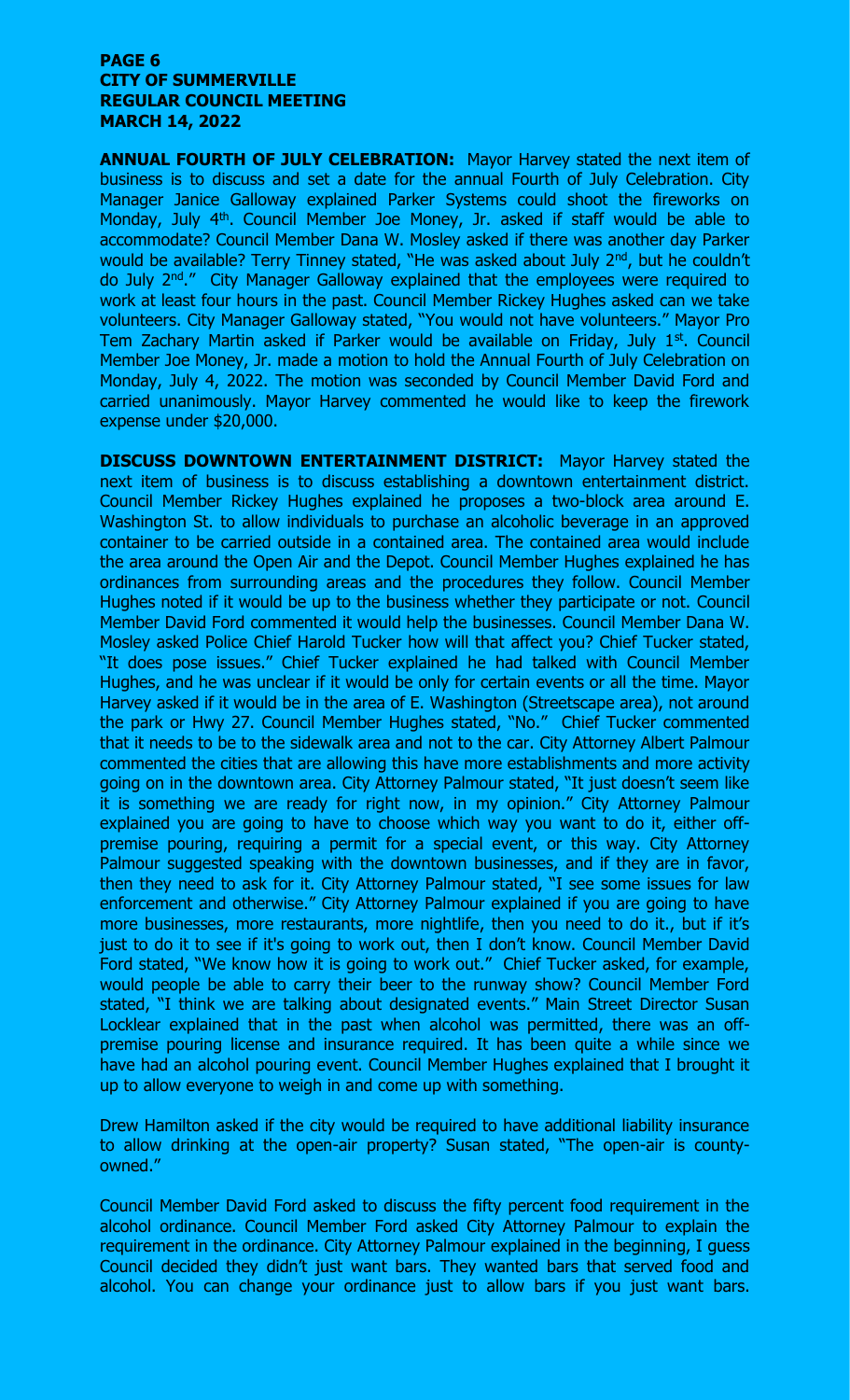#### **PAGE 7 CITY OF SUMMERVILLE REGULAR COUNCIL MEETING MARCH 14, 2022**

**DISCUSS DOWNTOWN ENTERTAINMENT DISTRICT CONT:** Council Member Ford stated, "I'm not saying to have bars, just have food of some kind and not have the ratio so high." Drew explained he is interested in opening a cigar shop and serve alcohol, and the fifty-fifty would be commodities and not food. City Attorney Palmour stated, "You can make a legislative decision, and you can make it any way you want to." City Attorney Palmour stated, "If you want to change it, then change other uses. You would not change the fifty-fifty." Council Member Hughes stated, "We will never get that far if we don't start somewhere." Mayor Harvey explained we do need to look at what we are doing. We need to look at benefits vs. liabilities. City Attorney Palmour commented the beer, liquor, and wine fees in Rome justify the cost for law enforcement to patrol the areas. The fees are probably at least 100 times more than our fees. They are receiving a lot of revenue for that. If you are going to make these facilities available, you need to make sure you have appropriate fees to justify the cost of having law enforcement patrol the areas. Council Member Dana W. Mosley asked if this discussion can be continued at another meeting. Mayor Harvey stated, "Yes." Mayor Harvey noted fees need to be set for liquor stores and penalties for violations.

**CITY RETIREMENT PLAN:** Mayor Harvey stated the next item of business to discuss modifying the city's retirement plan from 30 years of service to 25 years of service at age 50. Mayor Harvey requested Council Member David Ford to provide additional information on this item. Council Member Ford explained it might be beneficial to the employees that have worked for the city for a while. Council Member Joe Money, Jr. commented City Manager Galloway is going to get us some numbers on what it is going to cost to do that. Mayor Harvey cautioned we need to look at the numbers and how it will affect our workforce. Mayor Harvey suggested looking at surrounding cities and counties. City Manager Galloway explained Georgia Municipal Association (GMA) would conduct a study for \$1,225, and after that, they can do an assessment for the entire cost to the city. City Manager Galloway stated, "Angie is your person to talk to. She takes care of the retirement."

**EXECUTIVE SESSION – OPEN**: Mayor Harvey announced an Executive Session is needed to discuss Litigation and Land Acquisition.

Council Member Joe Money, Jr. made a motion to close the regular meeting and enter into Executive Session. The motion was seconded by Council Member David Ford and carried unanimously. The regular meeting was closed at 6:52 p.m.

**EXECUTIVE SESSION – CLOSED:** Mayor Harvey closed the Executive Session and opened the regular meeting at 7:07 p.m. Mayor Harvey announced no action was taken during the Executive Session.

**PUBLIC COMMENTS:** Mayor Harvey asked for questions, comments, or concerns.

**JASON ESPY:** Jason Espy with *The Summerville News* asked for more information on the railroad crossing closings. Mayor Harvey explained that GDOT requested the closure of the railroad crossings due to the bypass that will begin in 2024. Jason asked when will they close it and how? City Manager Janice Galloway stated, "They are getting it ready to send out their final plans, and they were wanting the city's okay." Jason asked will you close the whole section? Chief Tucker stated, "Just close the area where the railroad tracks are. It will be a dead-end both ways." City Manager Galloway stated they gave us four choices of crossings. The two we picked out were the least damaging to the neighborhood. Jason asked would any deeding of the property be needed? City Attorney Albert Palmour stated, "I wouldn't think so. It's a city street."